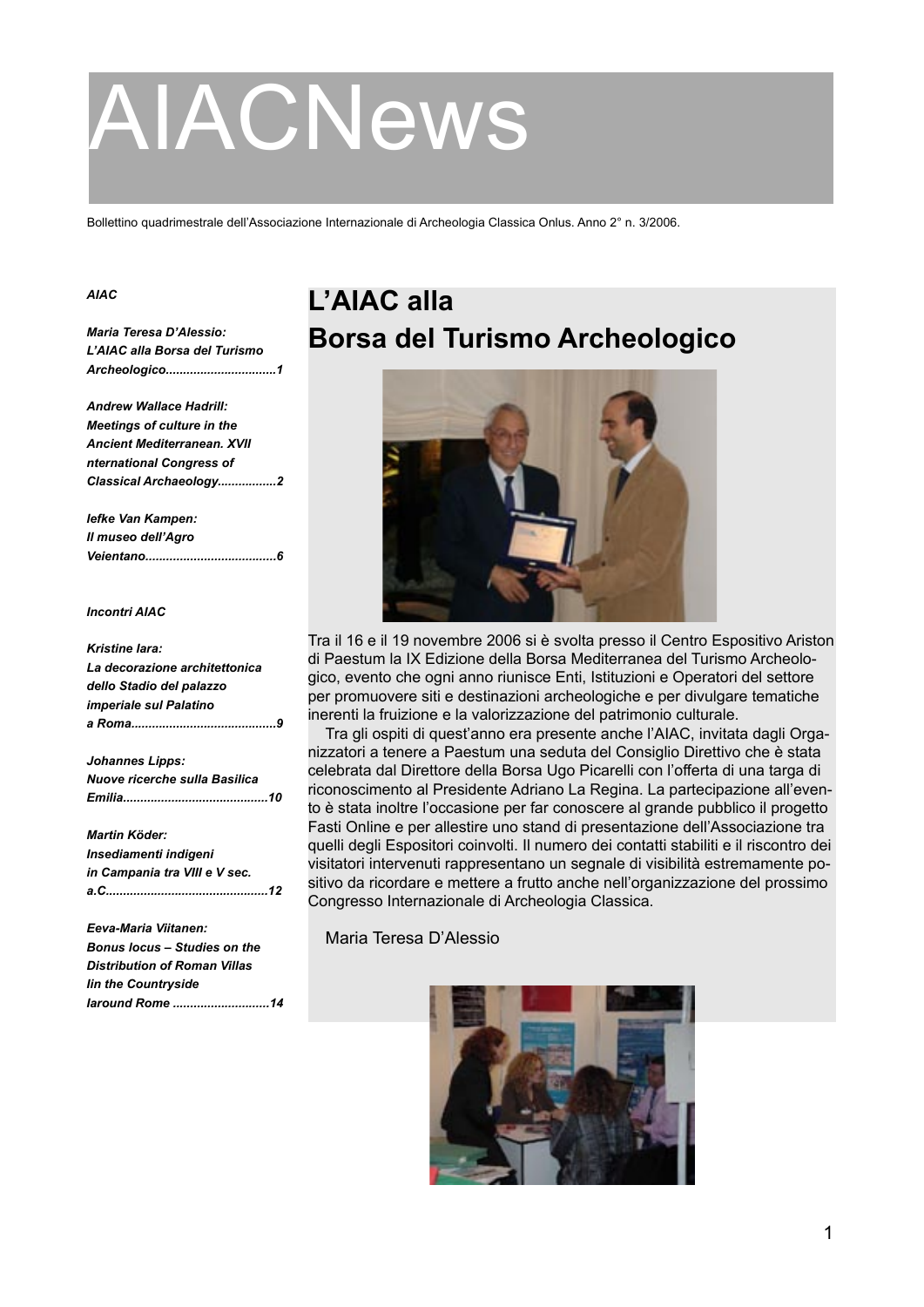### **Meetings of Culture in the Ancient Mediterranean. XVII International Congress of Classical Archaeology, Rome, FAO Building, 22-26 September 2008**

The 17th meeting of the quinquennial conference of the International Association for Classical Archaeology will be held in Rome in September 2008 on the theme of 'Meetings of Culture in the Ancient Mediterranean'. This represents the 50<sup>th</sup> anniversary of the first conference organised by AIAC in Rome in 1958, and for half a century the AIAC conference has constituted a vital opportunity for international scholars to gather and exchange ideas and insights.

Although the Rome & Naples conference of 1958 was nominally the VII International Congress of Classical Archaeology, it was the first to be organized by the newly formed AIAC body, which had been founded in Rome in 1945. Prior to the Second World War the earlier conferences had been partially affected by political issues, culminating in the 1939 Berlin International Conference of Archaeology, where much emphasis was placed on issues of Germanic identity. The creation of AIAC and the refounding of the conference was intended to further international scholarly collaboration independently of political, social, and cultural constraints.

In the last half century the conference has met ten times in major cities, embracing Northern Europe, the Mediterranean, the Middle East and North America, each with a specific theme and a research focus. Often the conference has been directed towards the study of particular regions in the classical world, as was the case at Damascus (IX International Congress/1969 – *Orient, Grèce et Rome*), Ankara & Izmir (X/1973 – *Anatolia in classical antiquity*), London (XI/1978 – *Greece and Italy in the classical world*), Athens (XII/1983– *La Grèce classique (5e et 4e s. avant J.C.) et le monde antique*) and Berlin (XIII/1988 – *Hellenismus*); twice the focus has been on specific topics related to the classical world, at Paris (VIII/1963 – *Le rayonnement des civilisations grecque et romaine sur les cultures périphériques*) and at Tarragona (XIV/1993 – *La ciudad en el mundo romano*); and methodological and theoretical issues have been at the core of the conference on three occasions, at Rome & Naples (VII/1958 – *Technical problems and new methodologies for archaeological research*), at Amsterdam (XV/1998 – *Classical archaeology towards the third millennium: reflections and perspectives*) and at Boston (XVI/2003 – *Common ground: archaeology, art, science and humanities*).

Since the first meeting in Rome & Naples, the conference has attracted a substantial number of delegates from all over the world (beginning strongly with 728 delegates at the 1958 Rome & Naples congress, attracting over 800 attendees at Ankara, and upwards of 1200 at Tarragona in 1993), and since the 1969 meeting in Damascus has offered travel bursaries to help international students to attend, with a strong belief in the importance of young scholars' participation.

An important element in every AIAC conference has been a programme of pre- and post-congressional visits to significant sites of archaeological interest in the main context of the classical world. The 1958 conference saw an impressive number of events running alongside the congress itself, with the formal opening of important exhibitions, including exhibitions in Rome itself on restoration techniques and aerial photography, as well as a separate exhibition in Naples on excavations at Pompeii, and others at Bologna, Gela, Brindisi and Fiesole. A post-congressional tour to Sicily was organized and took in sites at Lipari, Palermo, Segesta, Erice, Selinunte, Agrigento, Gela, Piazza Armerina, and Siracusa, amongst others. Over the years, other highlights have included trips to Bosra, Palmyra, Hama, Apamea, Aleppo, and St. Siméon at the Damascus congress; two tours of

### ASSOCIAZIONE INTERNAZIONALE DI ARCHEOLOGIA CLASSICA (AIAC)

Sede: Via degli Astalli 4. Orario di apertura dell'ufficio: lunedì - martedì - venerdì: ore 16.00 - 18.00.

Recapito postale: Piazza San Marco, 49, I-00186 Roma, Italia. Tel./fax: ++39 06-6798798 Web: www.aiac.org E-mail: info@aiac.org Codice fiscale: 80241430588 Partita Iva: 05952871001 Banca Intesa ABI 03069 CAB 05057 C/C 3235030171 IBAN IT76 H030 6905 0570 0323 5030 717 BIC BCI TIT MM709

#### *AIACNews*

Direttore responsabile: Maria Teresa D'Alessio (tessa@inwind.it). Editore: Associazione Internazionale di Archeologia Classica onlus (AIAC). Piazza San Marco, 49 I-00186 Roma. Tel. / fax ++39 06 6798798. E-mail: info@aiac.org Homepage: http://www.aiac.org Redazione: Olof Brandt, Helga Di Giuseppe, Allan Klynne. Registrazione Tribunale di Roma: n. 333/2005 del 12 agosto 2005. Stampatore: Spedalgraf S.r.l. Via dello Scalo Tiburtino s.n.c. 00159 Roma Chiuso in tipografia: il 12 febbraio 2007.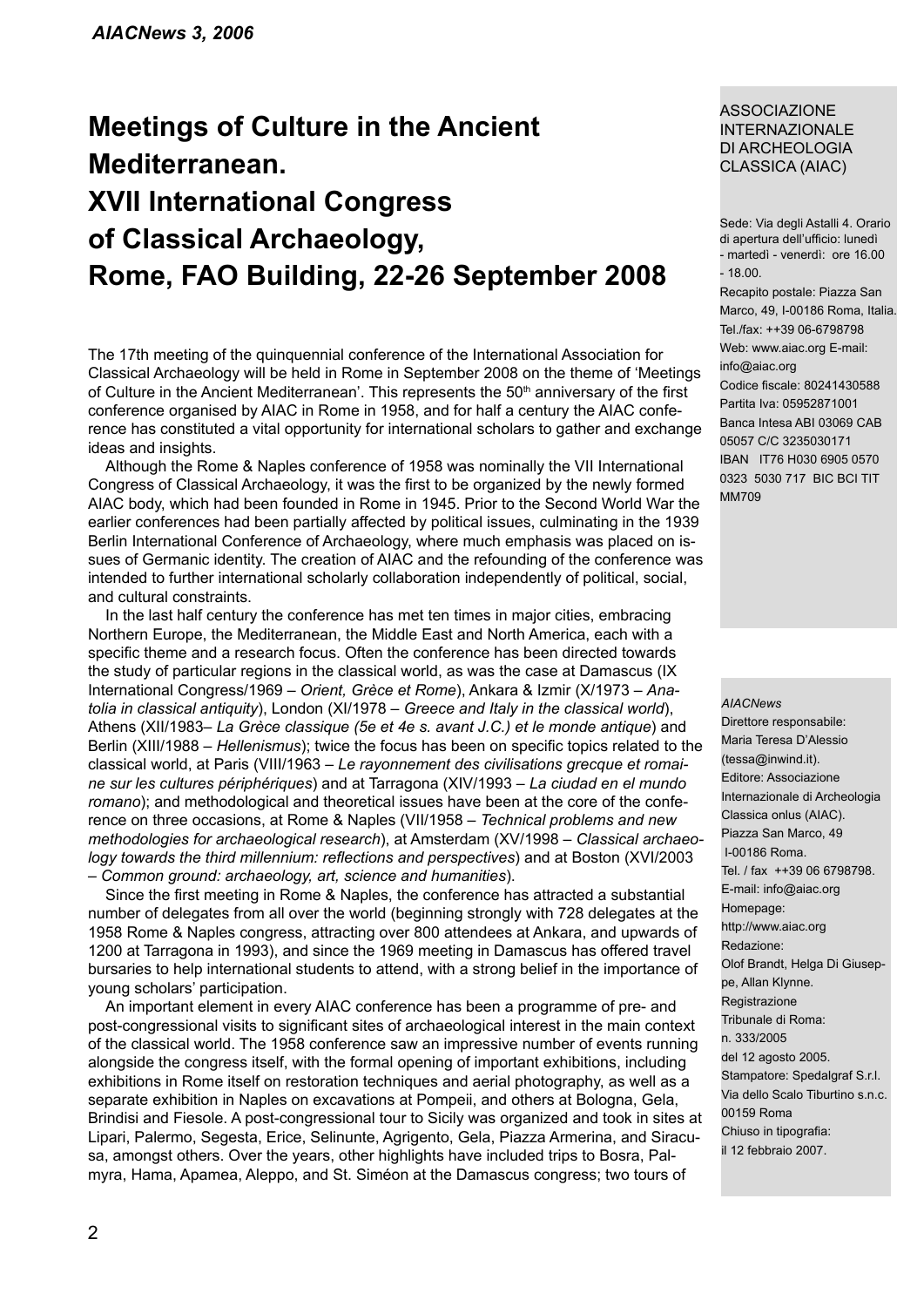

Western (Pergamon, Ephesus, Magnesia, Priene, Miletus, Dydima) and Eastern (Aphrodisias, Hierapolis, Antalya, Perge, Side, Aspendos) Anatolia during the Ankara & Izmir congress; pre- and post-congressional fieldtrips at the London conference, the former a tour around collections of classical sculpture in English country-houses and the latter to Hadrian's Wall; and museum and site visits during the Berlin congress which included trips into the DDR.

The next conference, at Rome in 2008, will be organized strictly around a single theme, but a broad one, of the meetings and interactions of cultures across the Mediterranean world in antiquity. The material cultures of the ancient Mediterranean, its artefacts, structures, settlements and landscapes, whatever the region and whatever the period, show the impact of the dense networks of exchange enabled by the Mediterranean sea, and spreading to the surrounding areas. 'Connectivity' takes multiple forms: the exchange of artefacts, materials, ideas, beliefs, technologies, and styles; the movement of populations through migration, colonisation, and slavery; the extension and contestation of zones of power within and between which exchange could be enabled or restricted. Through such contacts, identities might be defined, redefined, imposed, or contested. This set of archaeological themes touches on numerous issues of importance in the contemporary Mediterranean and the modern world. It coincides with the declaration by the European Union of 2008 as the 'European Year of Intercultural Dialogue'.

The conference will seek to approach this theme from the widest possible range of angles, embracing all archaeological disciplines, from landscape archaeology to urbanism to art history to study of ceramics and material culture; and covering all areas of the Mediterranean, extending to the areas under the control of or in closest contact with Mediterranean powers (including all provinces of the Roman Empire).

The intention of the AIAC XVII Congress Committee is to offer the delegates a broad range of field-trips and site visits, before, during and after the conference, some of which will include monuments not usually accessible. Poster sessions will take place in the evenings of the conference itself, hosted by the city's foreign Academies. As in previous years bursaries will be offered to students, both Italian and foreign, to help with accommodation and registration fees.

The official Languages of the Congress will be English, French, German, Spanish and Italian. Proposals are invited for sessions, consisting of up to 6 short papers on closely related themes. Each session will last 2 hours, including 10-15 minute presentations of each paper, and a 15 minute discussion by a nominated discussant. Proposals for sessions should include the name of an organiser who will take responsibility for contac-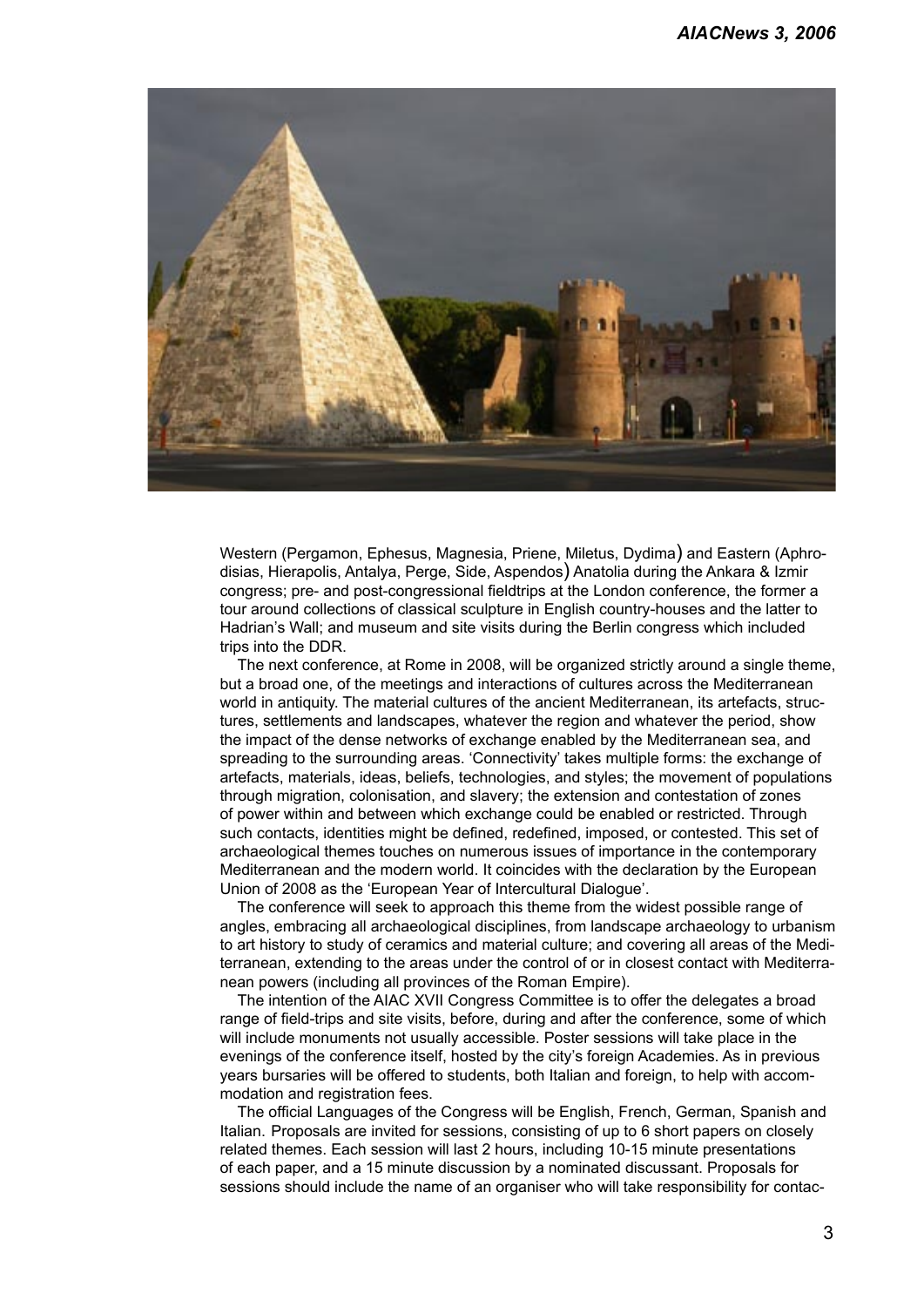### *AIACNews 3, 2006*

ting other session members, a theme, an abstract of no more than 200 words describing the theme and its relevance to the theme of the congress, and names and paper titles of at least two and not more than six speakers. The AIAC Organising Committee in Rome may add further speakers to a session where the number is below six. Each session will have a discussant; names of suitable discussants may be proposed by the organiser. Proposals should be received by 31 May 2007; notification will be sent of acceptance or rejection by 1 August 2007. Proposals will be assessed by members of the AIAC Directive Committee in Rome; those not bearing a clear relationship to the theme of the conference will not be accepted. The following suggested topics are intended to be illustrative; proposals need not be limited to them. Themes which compare aspects of the same topic in different periods or geographical areas are encouraged.

### **Thematic**

- *Theoretical approaches to cultural exchange*
- culture and identity
- imperialism, colonialism and cultural hegemony
- hybridisation and multiculturalism
- *Exchanges of technologies*
- metallurgy
- ceramics & plastic arts
- building technologies
- water management
- agriculture
- *Trade and economies*
- organization of trade
- domination of markets
- traders as cultural mediators
- *Migration and culture*
- migration and ethnicity
- migrant and itinerant craftsmen
- mercenaries
- slavery and culture
- armies and culture
- *Ritual, cult and beliefs*
- sanctuaries and territory
- death and burial
- ritual and celebration
- assimilation of deities
- 'oriental' religions
- philosophies
- *Text, image and communication*
- writing and scripts
- image as language
- coinage as communication
- style and identity
- *Global and local*
- the idea of a *koinè*
- limitations and resistance to exchange
- exchange versus local production in ceramics
- inclusion and exclusion in material cultures

### **Regional**

- *Landscapes of exchange*
- islands, coasts, rivers, mountains
- ports and exchange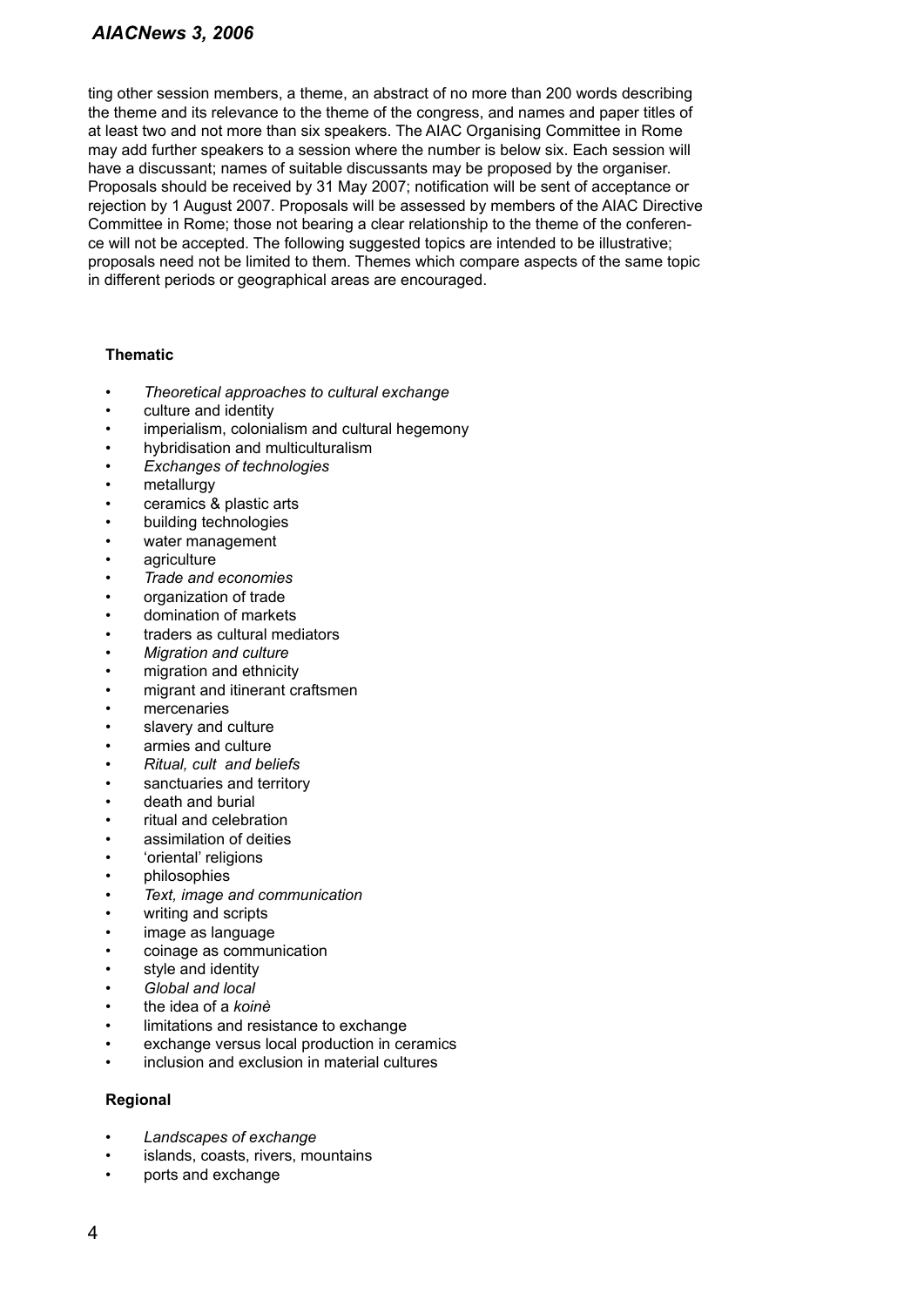- landscape survey
- multicultural metropoleis
- *East and West: ancient 'orientalism'*
- 'orientalism' in art
- Greek and Asian
- Greek and Egyptian
- Greek and barbarian
- *Colonial experiences*
- Greek and native
- Punic and non-Punic
- the Hellenistic East
- the Hellenistic West
- *The Romanization and Hellenization of Italy*
- changing landscapes
- urbanisation
- architecture: building techniques and styles
- production and consumption
- *The Roman Provinces: assimilation, resistance, and dialogue*
- conquest and culture
- becoming Roman in the west
- 'provincial' art
- Greek, Roman and other identities in the eastern Mediterranean
- *Margins of the Mediterranean World*
- multicultural identities
- Near East
- Sub-Saharan Africa
- Barbarian and non-barbarian
- *The City of Rome and the meeting of cultures*
- Romulus' asylum
- Rome and Etruria
- Hellenism in Rome
- 'Oriental' religions in Rome
- Imperial Rome and ethnic diversity
- Christian and pagan in Rome

Proposals for individual papers may be submitted at the same time, though the Committee will accept proposals for individual papers up to 1 July 2007. Where these proposals are accepted, the Committee will assign papers either to sessions already accepted, or put together new ones.

In order to secure precirculation and publication, complete texts of all papers must be received in digital form by 31 July 2008. These will be made available electronically to all registered participants on the AIAC website. For further information, please contact AIACCongress2008@gmail.com or visit www.aiac.org.

Andrew Wallace Hadrill

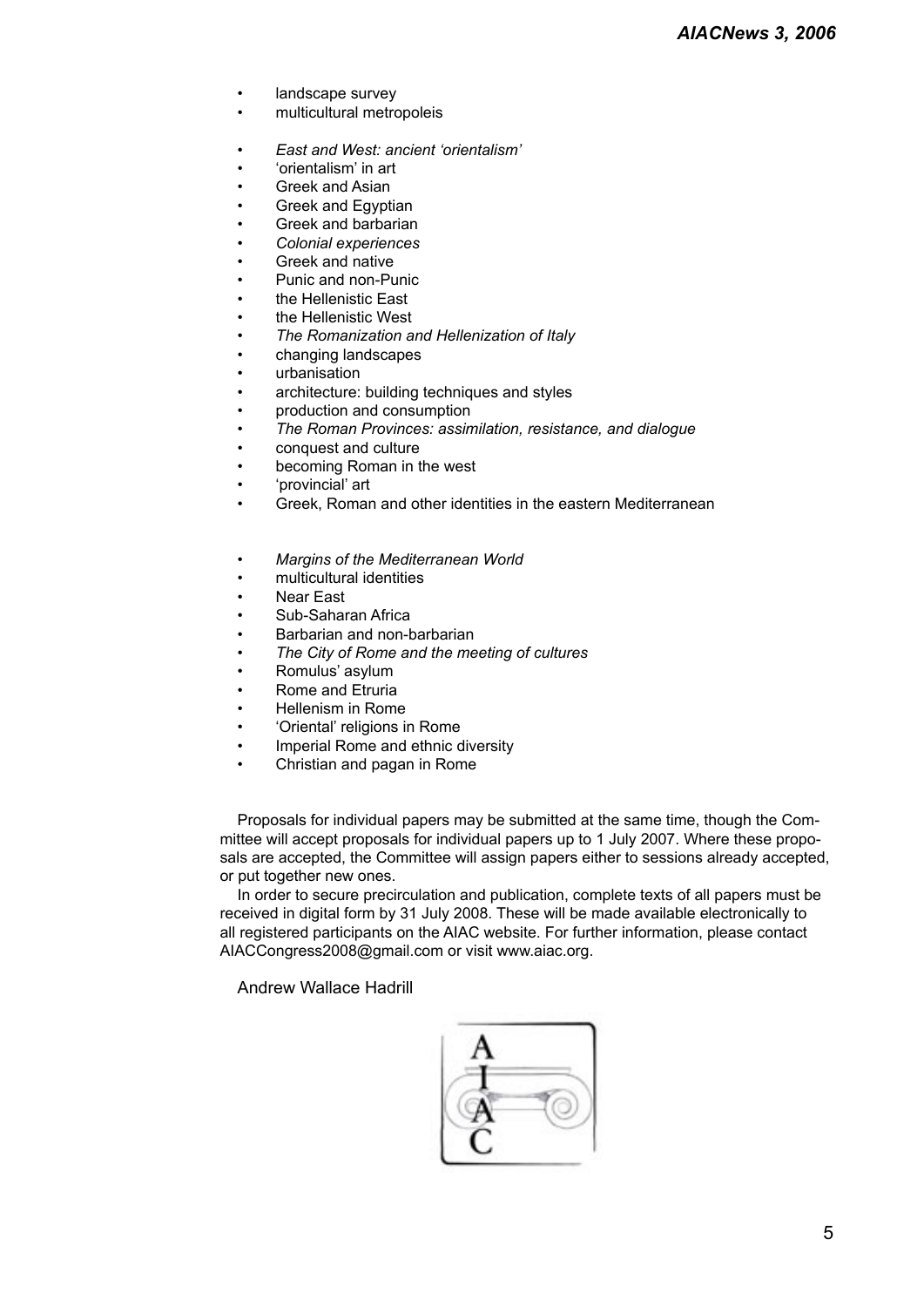### **Il Museo dell'Agro Veientano**

Dal 1992 è stato istituito il Museo dell'Agro Veientano, museo civico del Comune di Formello (RM), attualmente aperto con un allestimento parziale, ma già entrato nell'Organizzazione Museale Regionale (2005). Esso avrà come sede Palazzo Chigi di Formello, grazie ad un *Accordo di Programma Quadro* stipulato nell'aprile 2000 tra il Ministero di Beni e Attività Culturali, la Regione Lazio e il Comune stesso, che ha permesso l'avvio del recupero del palazzo come museo territoriale e contenitore di attività culturali.

Situato nell'*agro* di Veio, il Museo illustrerà tutte le fasi della storia del territorio, a cominciare dall'epoca protostorica, per passare poi all'Età del Ferro con le sue ricche necropoli, al periodo etrusco orientalizzante e arcaico, all'epoca romana, a partire dalla presa della città nel 396 a.C. e comprendendo poi tutte le fasi post-antiche, con reperti provenienti da tutto il territorio, compreso tra il Comune di Formello e quello di Roma, per la massima parte in quello che oggi è il XX Municipio.

Da anni il Museo svolge attività di valorizzazione e di ricerca sul territorio, come dimostrano le esposizioni organizzate, soprattutto dopo l'apertura della Sala per mostre temporanee (*Sala Orsini* di Palazzo Chigi, aprile 2002), e relative pubblicazioni, elaborate in collaborazione con Università, Soprintendenza e vari altri enti, come la *British School at Rome* e l'*Ente Regionale Parco di Veio*. La mostra più importante è stata quella tenutasi dal dicembre 2003 al marzo 2004, *Dalla Capanna alla Casa. I primi abitanti di Veio*.

Parte del lavoro di valorizzazione si riflette inoltre nell'attività didattica svolta per gruppi di visitatori e per scuole di ogni ordine e grado.

Infine, è da menzionare l'attività di scavo: dopo alcuni indagini nel centro urbano (all'interno di Palazzo Chigi durante gli anni del restauro e in vari altri punti del centro storico), una prima campagna di scavo (luglio-agosto 2006) della catacomba cristiana sita in località Monte Stallone è stata condotta dalla *Pontificia Commissione di Archeologia Sacra* da parte del Prof. V. Fiocchi Nicolai in collaborazione con il Museo; per l'anno in corso se ne prevede una seconda e più estesa campagna. Progetto futuro è invece quello dello scavo del Tumulo Chigi, di cui le ricerche fortuite del 1882 interessarono soltanto una parte.

Sin dal 2002 è stata organizzata la Rassegna *Vista su Veio*, ora giunta alla sua V edizione, che comprende conferenze sul territorio tenute nella Sala Orsini di Palazzo Chigi e relative visite guidate (vedi box per il programma in corso).

Del Comitato Scientifico, istituito fin dal 1993, attualmente fanno parte: Prof. G. Pugliese Carratelli (Presidente), Prof.ssa G. Bartoloni (Università degli Studi di Roma "La Sapienza"), Dott.ssa F. Boitani (Soprintendenza Archeologica per l'Etruria Meridionale – Museo Nazionale Etrusco di Villa Giulia), Dott. Arch. A. Bureca (Soprintendenza per i Beni Architettonici e Paesaggistici del Lazio), Prof. G. Colonna (Università degli Studi di Roma "La Sapienza"), Dott.ssa I. Del Frate (Soprintendenza per il Patrimonio Storico-Artistico ed Etnoantropologico del Lazio), Prof. F. di Gennaro (Soprintendenza Archeologica di Roma), Prof. P. Liverani (Università degli Studi di Firenze), Dott. Arch. A.P. Mascia (Comune di Formello – Area Lavori Pubblici), Dott. Arch. F. Petrucci (Palazzo Chigi d'Ariccia), e la Dott.ssa I. van Kampen, direttrice del Museo dell'Agro Veientano fin dal novembre 2000.

Il progetto museologico del Museo dell'Agro Veientano è stato elaborato in stretta connessione con la Soprintendenza Archeologica dell'Etruria Meridionale e passato al vaglio del suo comitato scientifico; vi sono stati anche contatti anche con la Soprintendenza Archeologica di Roma.

La *Sala Orsini*, piano seminterrato, è il luogo dedicato alle esposizioni temporanee, dove si tengono anche conferenze e riunioni di carattere culturale.

Al piano terra saranno situati ambienti di servizio e di carattere polifunzionale per quello che sarà Palazzo Chigi: un polo culturale per tutto il territorio che comprenderà non solo il Museo dell'Agro Veientano ma anche spazi dedicati alla didattica, sale per piccole e grandi riunioni di ogni tipo, archivi e uffici.

La biglietteria-*Bookshop* del Museo è situata all'ingresso, seguita da una sala di accesso con informazioni sul museo e sul territorio. Si potrà utilizzare l'ascensore o la grande scala ideata da Andrea Bruno, l'architetto noto soprattutto per il recupero del Castello di Rivoli e che firma il restauro del Palazzo, per arrivare alle sale d'esposizione situate al I e II piano. La scala arriva in cima alla torre di avvistamento che permette una bella visione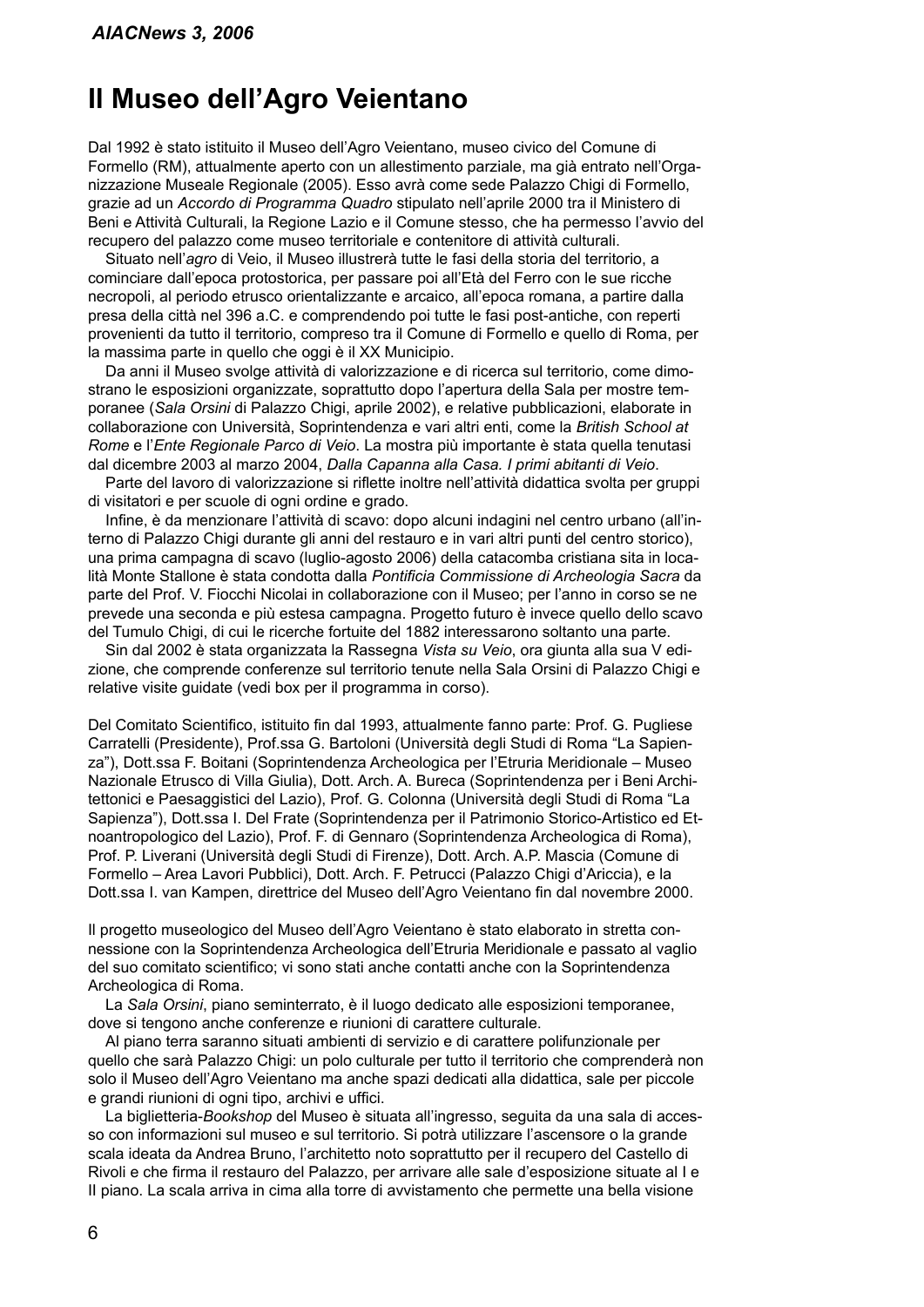

*Fig. 1. Palazzo Chigi di Formello nel corso dei lavori di restauro.*

del territorio, propedeutica alla visita delle sale museali, oppure il coronamento del giro del palazzo.

Nel II piano, interamente dedicato all'esposizione museale dell'età antica, si passerà dall'età del Bronzo Finale (insediamento di Isola Farnese) all'età tardo-antica (*Domuscultae Capracorum*), iniziando però dalla *Sala J.B. Ward-Perkins*, con la storia delle ricerche sul territorio (e in particolare quelle inglesi) e una vetrina con esposizione temporanea dei più recenti ritrovamenti.

Il I piano comprenderà l'esposizione museale nelle stanze frontali, dedicate all'età post-antica e moderna, dagli Orsini e i Chigi e tutti gli scavi del centro storico, a mostre temporanee sulla storia più recente.

In un prossimo convegno organizzato dal museo, che avrà come oggetto sia il Palazzo Chigi e il suo restauro, sia il Museo e il suo legame con il territorio, verranno presentate le linee guida dell'esposizione (novembre 2007, *Ritorno a Palazzo Chigi*).

Palazzo Chigi con il suo museo è stato individuato come "Portale di Veio" nell'ambito del Progetto di Valorizzazione triennale *Veio, gli Etruschi alle Porte di Roma*, presentato recentemente durante le *Giornate Europee del Patrimonio* (settembre 2006), e che coinvolge il Ministero per i Beni e le Attività Culturali, l'Università degli Studi di Roma "La Sapienza", la Soprintendenza per i Beni Archeologici dell'Etruria Meridionale, la Sovrintendenza Comunale di Roma, la Regione Lazio, la Provincia di Roma e l'Ente Regionale Parco di Veio.

Una degli esiti di questo progetto, di cui la versione preliminare è stata licenziata per le stampe adesso (gennaio 2007) è l'offerta al pubblico di visite guidate eseguite dagli stessi archeologi che attualmente scavano Veio nell'ambito del *Progetto Veio* dell'Università di Roma "La Sapienza" e della Soprintendenza Archeologica per l'Etruria Meridionale.

Si potrà visitare Veio ogni seconda e ultima domenica del mese, con un primo programma che parte dal 14 gennaio per arrivare fino al 10 giugno 2007. In ogni giornata l'offerta al pubblico si articola in tre proposte, una di lunga durata, *Veio, una città da scoprire*, (*Archeotrekking*) e due di media durata, *Veio monumentale,* mirata a uno o due monumenti della città e *Veio a tema*, che vuole illustrare un aspetto particolare dell'archeologia veiente.

Il programma completo delle visite è disponibile sui siti istituzionali degli enti coinvolti (vedi http/www/comunediformello/museo).

L'inaugurazione di parte di Palazzo Chigi è previsto entro il 2007, di concerto con il Progetto *Veio, gli Etruschi alle Porte di Roma*. Il progetto sarà la linea-guida per l'inaugurazione dei vari spazi espositivi del Museo dell'Agro Veientano all'interno del Palazzo, prevista per l'anno 2008 (parte dedicata all'età post-antica) e 2009 (età antica).

Iefke van Kampen Museo dell'Agro Veientano Piazza San Lorenzo, 7 00060 Formello (RM) tel. + 39 06 90 194 240 /239 fax: + 39 06 90 89 577 museo@comunediformello.it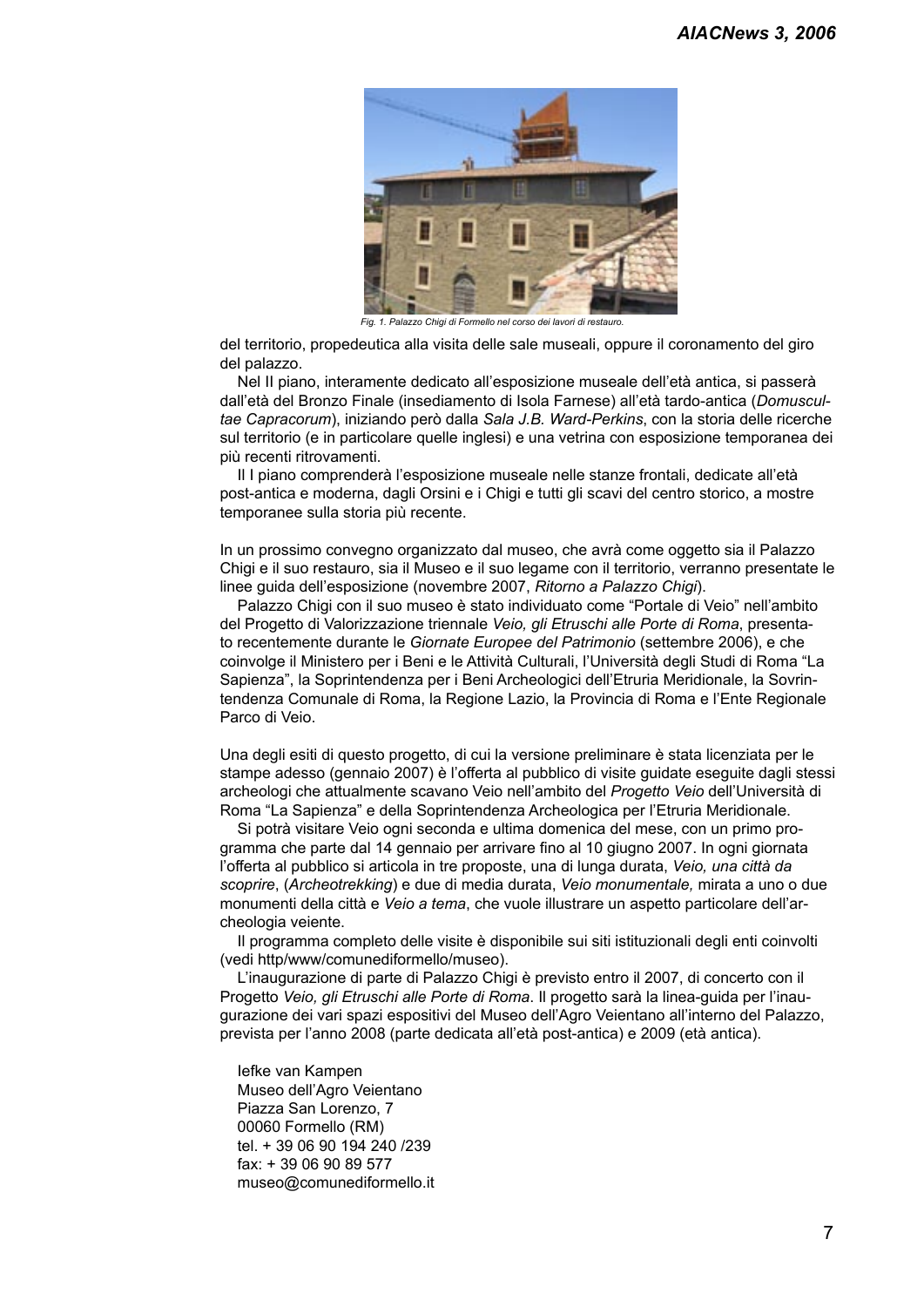

*Fig. 2. Immagine della mostra "Dalla Capanna alla Casa" allestita nella Sala Orsini di Palazzo Chigi.*

Rassegna *Vista su Veio*

CONFERENZE (Sala Orsini di Palazzo Chigi)

24 febbraio, ore 11.00 Dott. Filippo Delpino, Consiglio Nazionale delle Ricerche Teste coronate a Veio 24 marzo, ore 17.00 Prof. Paolo Liverani, Università degli Studi di Firenze Veio e la rinascita d'età imperiale 14 aprile, ore 11.00 Dott.ssa Laura Maria Michetti, Università di Studi di Roma "La Sapienza" e Dott.ssa Iefke van Kampen, Museo dell'Agro Veientano Il Tumulo Chigi di Monte Aguzzo: ricerche in corso 19 maggio, ore 17.00 Prof. Mario Torelli, Università degli Studi di Perugia Stata Mater in Agro Veientano. L'edificio semi-sottorraneo in loc. Casale Pian Roseto 9 giugno, ore 11.00 Dott.ssa Francesca Boitani, Soprintendenza Archeologica per l'Etruria Meridionale La Tomba dei Leoni Ruggenti

### VISITE GUIDATE

(in collaborazione con gli enti del Progetto *Veio, gli Etruschi alle Porte di Roma)* 28 gennaio *I Chigi a Veio*: Palazzo Chigi, Tumulo Chigi e Villa Versaglia 25 febbraio *Alla ricerca dell'acropoli di Veio*: Piano di Comunità e Piazza d'Armi 25 marzo *La Veio romana:* grande asse viario e area del Foro 29 aprile *Il Tour dei Tumuli*: Pisciacavallo, Olgiata-Monticchio, Vaccareccia, Monte Oliviero e Oliveto Grande 27 maggio Casale Pian Roseto: un antico luogo di culto negli impianti sportivi della S.S. Lazio 10 giugno La Tomba dei Leoni Ruggenti

Per informazioni: 06 90 194 240 (Museo dell'Agro Veientano)

Per prenotazioni alle visite: 800 72 78 22 (numero verde Ente Regionale Parco di Veio)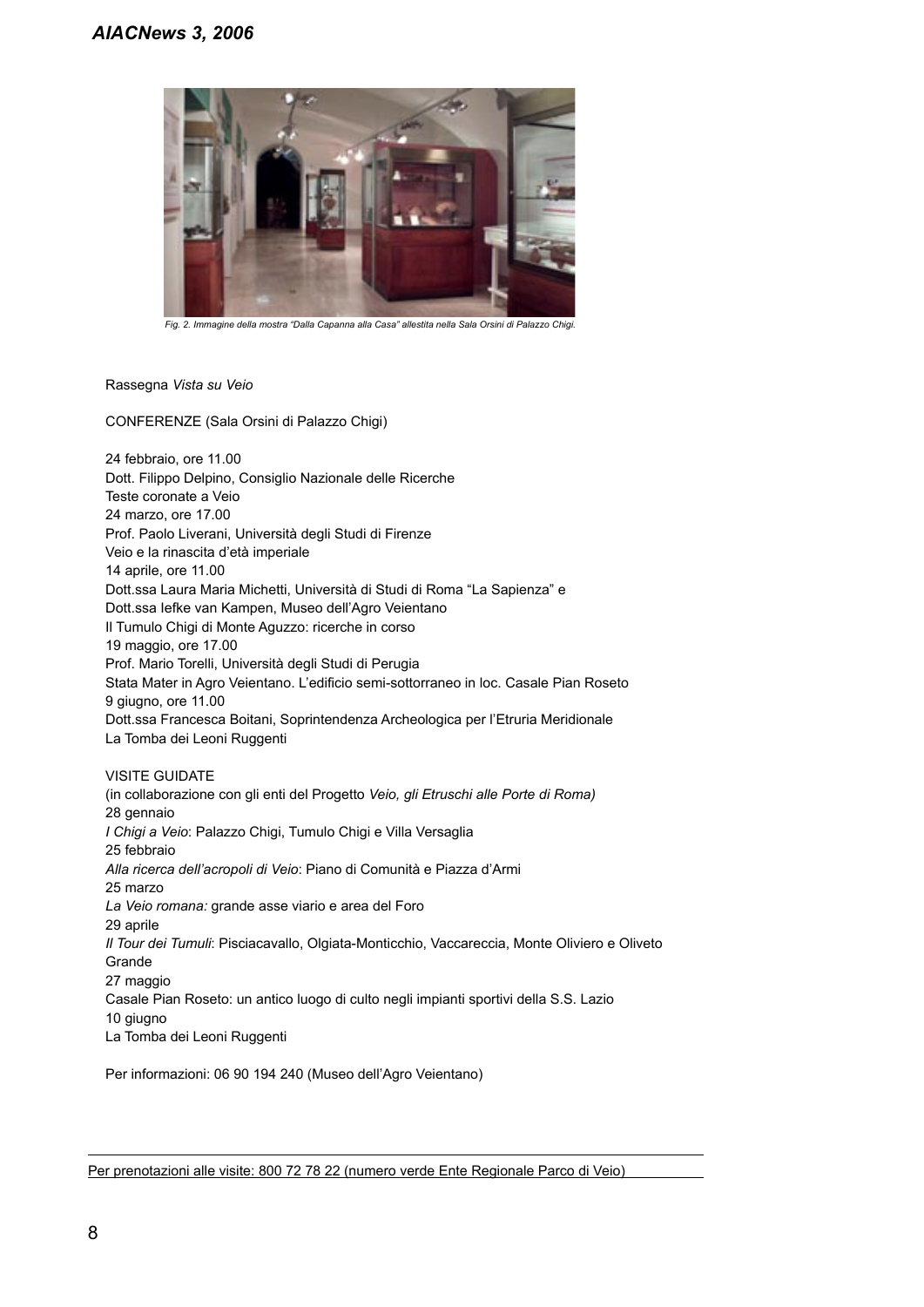### **La decorazione architettonica dello Stadio del palazzo imperiale sul Palatino a Roma**

*Dall'Incontro AIAC del 2 ottobre: "Arredare il centro del potere" moderato da Darius Arya*

Il palazzo imperiale sul Palatino a Roma fa parte dei più significativi complessi architettonici di età imperiale. Nonostante il suo significato come palcoscenico importante della vita politica e come edificio rilevante per la storia dell'architettura romana, la sua decorazione non è stata sottoposta finora ad un esame dettagliato e sistematico.

Oggetto specifico di queste ricerche è la decorazione architettonica del c.d. Stadio del palazzo costruito sotto l'imperatore Domiziano. Gli scopi della ricerca sono la ricostruzione dell'edificio e l'analisi della decorazione ornamentale nel contesto della struttura palaziale. L'attenzione si concentra su aspetti come la scelta dei materiali e della decorazione, la qualità della loro esecuzione, la disposizione e gerarchia delle forme di decorazione ed infine il significato dell'integrazione del tipo architettonico dello stadio nell'architettura palaziale. Sulla base della decorazione marmorea recuperata viene condotto infine l'esame delle qualità specifiche del lusso dell'arredo architettonico nel palazzo imperiale.

Lo Stadio è una struttura allungata di metri 160 x 50. Lo spiazzo è circondato da un portico circolare, i cui sostegni sono formati da 88 pilastri con semicolonne sulla fronte, rivestite di marmo, collegati da archi e coperti con volte a cassettoni. Il lato Nord presenta una serie di ambienti, sul lato lungo orientale si trova una grande Esedra.

Già alla fine del XIX secolo era stato riconosciuto che questa struttura non era uno stadio o un ippodromo nel vero senso della parola, bensì un giardino a forma di stadio; la sua funzione: luogo di soggiorno estivo, dotato di alberi e fontane, che garantiscono ombra e rinfresco nella calura estiva (MARX 1895, 137 sgg.).

Già all'epoca ci sono state parecchie proposte di ricostruzione, nelle quali la struttura originaria viene restituita con tre (COZZA – MARIANI 1895 passim), due (PASCAL 1870), o un piano (DEGLANE 1889 passim), o perfino senza portico (STURM 1888 passim; MARX 1895 passim). Dai bolli laterizi si evince che lo Stadio apparteneva all'originario impianto domizianeo. Gran parte delle opere in muratura sono al contrario severiane. È fuori di dubbio che il portico facesse parte dell'impianto domizianeo, poiché alcuni, pochi pilastri di mattoni su tutti i lati sono sicuramente di questa fase costruttiva (MASSACCESI 1939, 121 sgg.).

Le indagini finora hanno portato i seguenti risultati preliminari. Tanto per le opere in muratura, quanto per la decorazione architettonica si delineano due principali fasi costruttive, di età flavia e di età severiana. Sebbene il materiale severiano prevalga quantitativamente, la fase costruttiva di epoca flavia è tuttavia testimoniata chiaramente in vari campi. Dall'analisi degli elementi architettonici, lo Stadio, nel suo impianto allungato dotato di un portico a più piani e di una esedra, risulta concepito e realizzato già in epoca flavia. Con sicurezza può essere ricostruito l'ordine inferiore; anche l'esistenza del secondo ordine può essere considerata certa. La presenza di un terzo ordine sembra resa possibile dai ritrovamenti di elementi architettonici, ma resta comunque dubbia. Allo stesso modo non è ancora chiaro il rapporto dei piani dello Stadio con le limitrofe costruzioni e la forma del suo lato esterno meridionale. In relazione a ciò sta anche il problema, non risolto, della copertura.

Nella fase costruttiva di epoca severiana vennero intrapresi ampi lavori di restauro, la forma e l'arredo decorativo dello Stadio non vennero sottoposti però a cambiamenti. È indicativo tuttavia che gli elementi architettonici di entrambe le fasi non presentino un'alta qualità esecutiva, che conferma la tendenza, già osservata in precedenza da Freyberger per gli altri capitelli dell'intero palazzo imperiale (FREYBERGER 1990, 9 sgg.), che per la grande quantità degli elementi architettonici necessari alla realizzazione di questo gigantesco edificio non è stata chiaramente assegnata una priorità assoluta alla qualità di esecuzione.

Nello Stadio, la concezione imperiale del lusso architettonico non si esprime attraverso innovazioni nell'ambito dell'arredo ornamentale, che corrisponde del resto all'usuale standard del tempo, né in un livello qualitativo alto o particolarmente raffinato nell'esecuzione artigianale. Trova invece la sua attuazione su due differenti piani: da una parte, attraverso la scelta di questo tipo architettonico e della sua integrazione nel palazzo urbano, dall'al-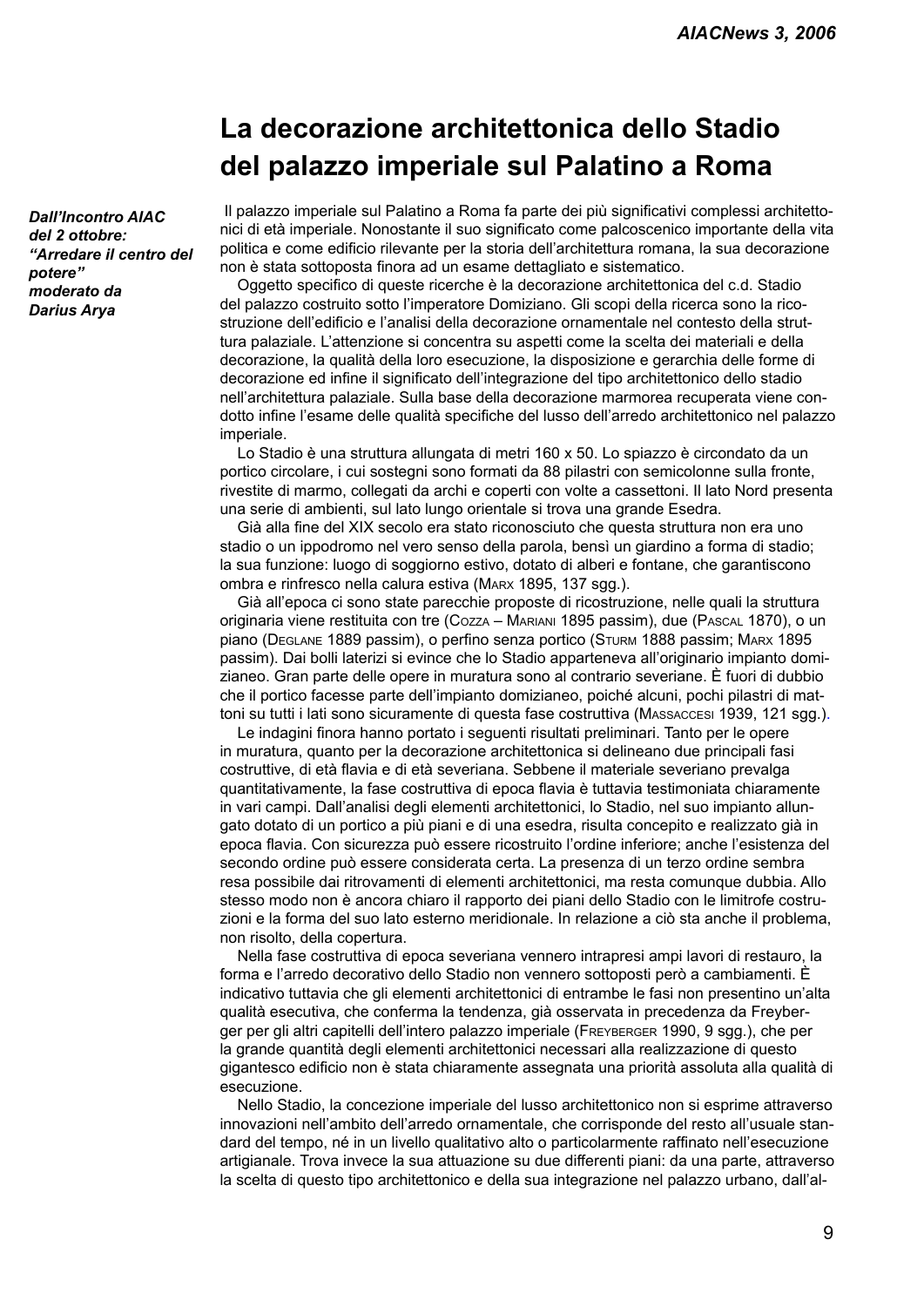### *AIACNews 3, 2006*

tra, attraverso l'arredo sontuoso, fatto di marmi rari e colorati e di ricercata decorazione architettonica. L'integrazione di questo tipo architettonico nel palazzo imperiale urbano, mutuato dall'architettura delle ville, insieme agli arredi fastosi col marmo e all'ornamentazione in una misura mai raggiunta finora, sono le particolarità di questa opera architettonica all'interno della struttura del palazzo.

Kristine Iara, Deutsches Archäologisches Institut Rom kristineiara@yahoo.de

#### Abbreviazioni bibliografiche:

COZZA – MARIANI 1895: A. COZZA – V. MARIANI, Nuovi scavi dello Stadio Palatino, MonAnt 5, 1895, 17-83. DEGLANE 1889: H. DEGLANE, Le stade du Palatin, Mélanges d'archéologie et d'histoire 9, 1889, 184-229. FREYBERGER 1990: K.S. FREYBERGER, Stadtrömische Kapitelle aus der Zeit von Domitian bis Alexander Severus (1990) MARX 1895: F. MARX, Das sogenannte Stadium auf dem Palatin, JdI 10, 1895, 129-143. MASSACCESI 1939: V. MASSACCESI, I restauri di Settimio Severo e Caracalla agli edifici Palatini, BCom 7, 1939, 117-133. STURM 1888: J. STURM, Das kaiserliche Stadium auf dem Palatin (1888) per i restauri di J.-L. PASCAL vedi: Roma Antiqua. Envois des architectes français (1788-1924), Forum, Colisée, Palatin. Mostra Roma 1985 - Paris 1986 (1985), 326-341.

### **Nuove ricerche sulla Basilica Emilia**

Da quando la Basilica Emilia, che si trova sul fianco nord-orientale del Foro Romano, fu scavata più di cento anni fa, tanti studiosi si sono occupati dell'edificio (Bauer 1993 con bibl. precedente) ma i resti archeologici non sono mai stati documentati e pubblicati in un modo sufficiente e fin ad oggi la cronologia e la ricostruzione dell'edificio restano poco chiare. Per questo l'Istituto Archeologico Germanico porta avanti dal 2005 sotto la direzione del Prof. Klaus-Stefan Freyberger un progetto che è dedicato alla documentazione e alla pubblicazione di tutto il materiale archeologico proveniente dalla Basilica. Il compito dell'A. è quello di raccogliere e analizzare tutti i pezzi architettonici decorati. Scopo del lavoro è poter capire, sulla base dell'analisi della decorazione architettonica, la storia (epoca di costruzione e restauri successivi), il sistema di costruzione e l'aspetto dell'edificio. Il lavoro è ancora in corso. Un esempio dei risultati conseguiti è costituito dallo studio dei capitelli del primo ordine dell'aula.

I capitelli corinzi impiegati nella ricostruzione oggi nota (Bauer 1993, fig. 106-107) non sono stati rinvenuti né in situ, né nei magazzini. Di conseguenza si è potuto ricostruire il primo piano solo con i capitelli ionici effettivamente rinvenuti, 93 frammenti. Si tratta di capitelli ionici di tipo normale. Il balteo è coperto da un fregio a girali orientato verso il basso. Su entrambi i lati esso viene delimitato da un astragalo, mentre verso la voluta è decorato con una doppia fila di foglie d'acanto. Tra le foglie della "seconda corona" si trovano foglie lisce (Figg. 1-2).

I 93 frammenti di capitelli ionici della Basilica Aemilia formano un insieme unitario per quanto concerne dimensioni e iconografia. Per quanto riguarda la fattura invece sono molto diversificati. Si possono suddividere in due gruppi chiamati serie 1 e serie 2. Nella

*Dall'Incontro AIAC del 2 ottobre: "Arredare il centro del potere" moderato da Darius Arya*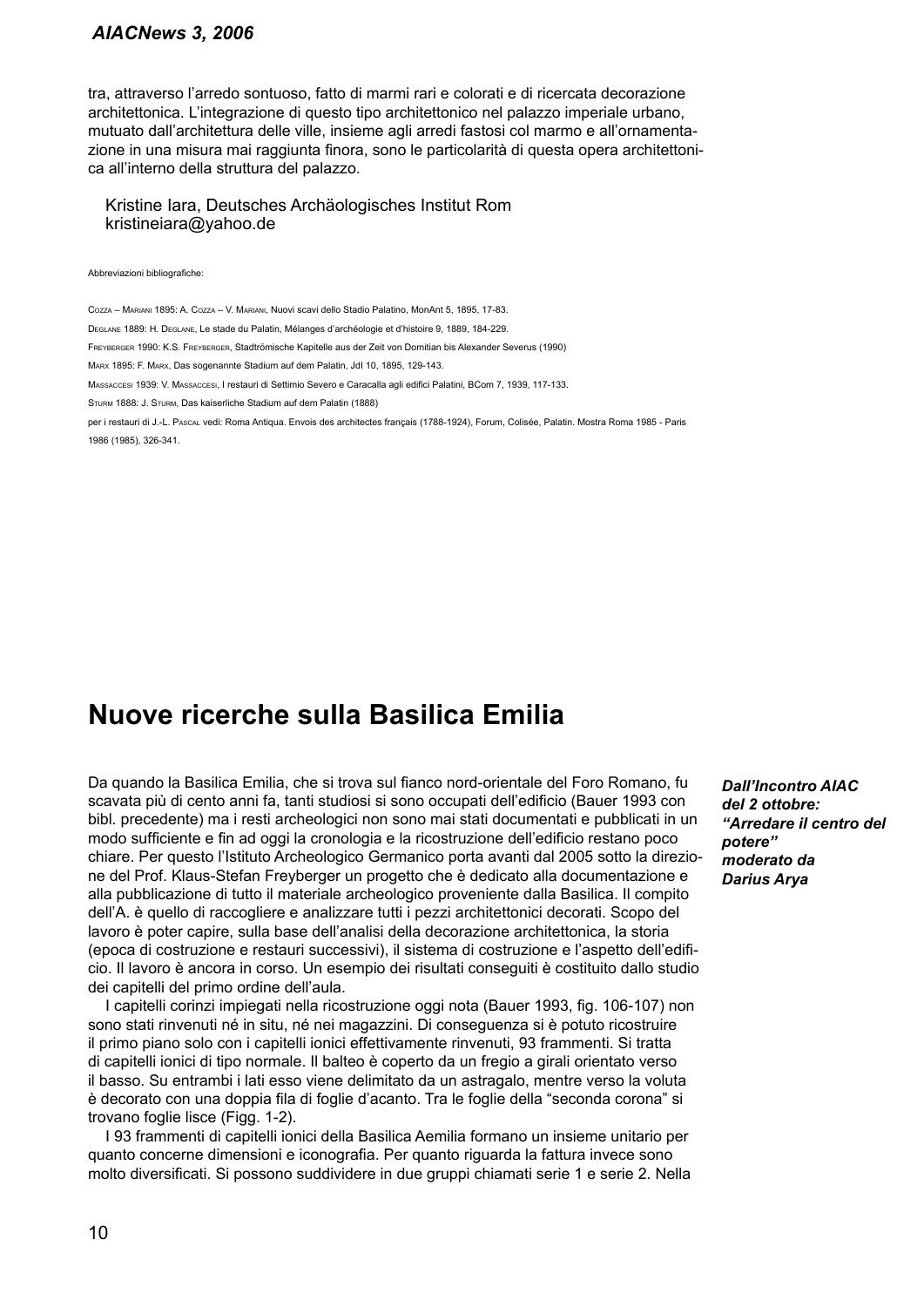

*Fig. 1. Capitello ionico della serie 1* 



*Fig. 2. Capitello ionico della serie 2*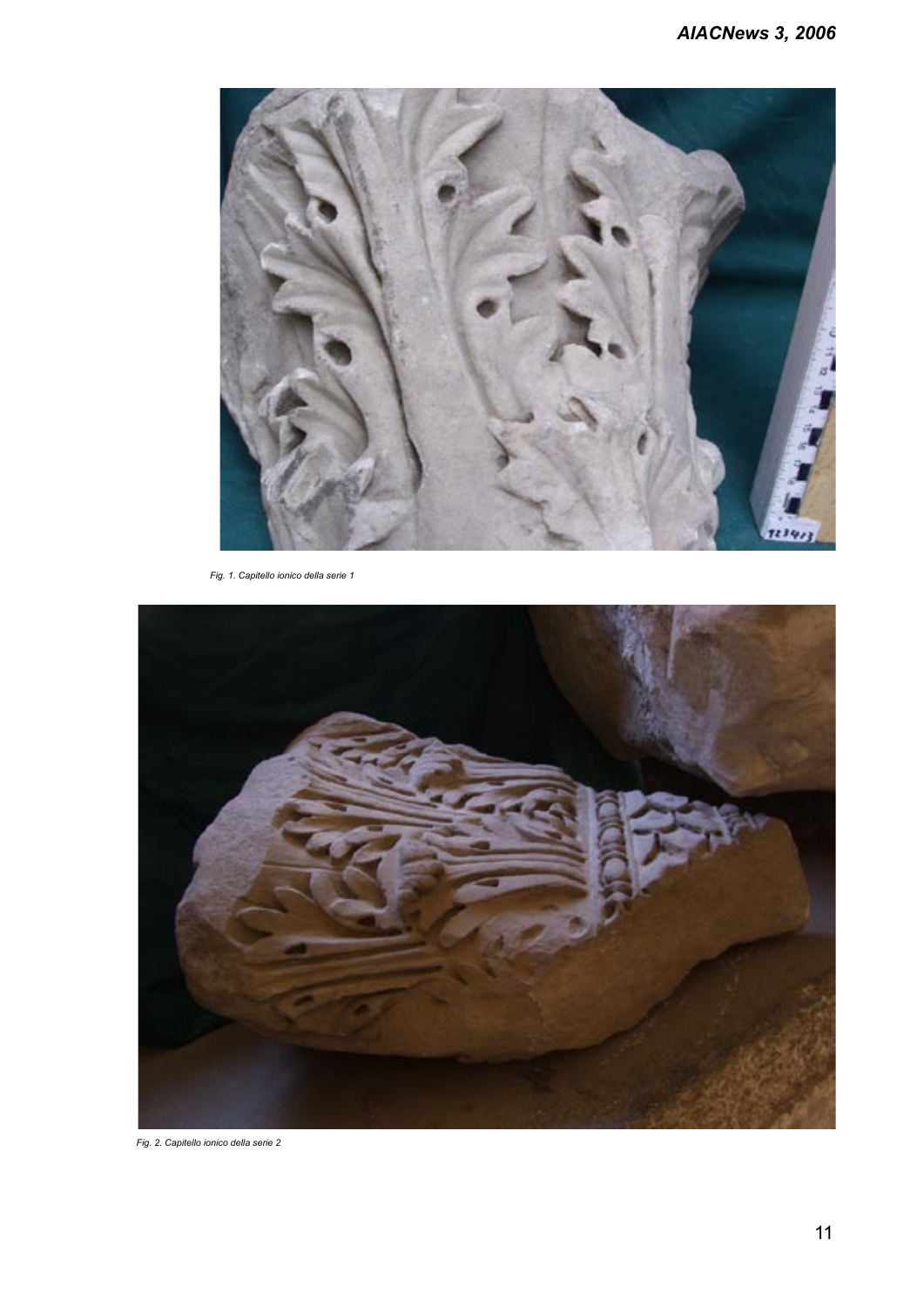serie 1 l'astragalo che delimita il balteo non è incorniciato. Le foglie d'acanto non si sovrappongono mai. Nella serie 2 l'astragalo è sempre incorniciato da due listelli ed è dunque più largo. Inoltre le foglie esterne di due lobi dell'acanto si sovrappongono regolarmente.

La serie 1, costituitata da 36 pezzi, costituisce il gruppo più vasto (Fig. 1), databile sull'analisi dello stile in età augustea. Basti dire che i più stretti confronti di Pompei (Heinrich 2002, fig. K7) ed Ostia (Pensabene 1973, tav. 39, 385) chiaramente datati, indicano all'incirca gli ultimi due decenni del I sec.a.C. Il dato archeologico troverebbe dunque conferma nella fase edilizia ricordata da Cass. Dio. (54, 24, 2-3) successiva al 14 a.C.

Sedici pezzi possono essere attribuiti alla serie 2 (Fig. 2). L'acanto con le sue costolature larghe e piatte e le scanalature profonde ma sottili, creano effetti di luce e ombra simili all'intaglio, parlando a favore di una datazione più tarda rispetto agli esemplari della serie 1, e quindi in età neroniana-flavia. Si possono utilizzare per confronto un capitello del sepolcro di Tiberio Claudio Nicanore sulla Via Nomentana, databile, grazie all'iscrizione, all'incirca in età neroniana (Annibaldi 1941, fig. 4, 6-7) e un capitello attribuito a un monumento circolare accanto al tempio di Apollo Sosiano, certamente eretto in età vespasianea (La Rocca 1993, fig. 5).

La serie 2 attesta quindi una fase di trasformazione (o restauro?) fin ora sconosciuta forse collocabile con la costruzione del Templum Pacis.

Johannes Lipps, Università di Colonia Johanneslipps@web.de

Abbreviazioni bibliografiche

Annibaldi 1941 = G. Annibaldi, NSc 19, 1941, 187-195.

Bauer 1993 = LTUR I (1993) 183-187 s. v. Basilica Paul(l)i (H. Bauer).

Heinrich 2002 = H. Heinrich, Subtilitas Novarum Scalpturarum (2002).

Pensabene 1973 = P. Pensabene, Scavi di Ostia VII. I Capitelli (1973).

La Rocca 1993 = E. La Rocca, Due monumenti a pianta circolare in circo Flaminio: il perirrhanterion e la columna Bellica, in: V. R. T. Scott – A. R. Scott

(Hrsg.) Classical and Postclassical Studies in Memory of Frank Edward Brown (1993) 17-29.

### **Insediamenti indigeni in Campania tra VIII e V sec. a.C.**

La Campania è la pianura più ferace d'Italia. In essa abitavano gli Opici, gli Ausoni e gli Osci. Già nell'antichità vi erano opinioni divergenti su di essi: Antioco affermava che gli Opici erano chiamati anche Ausoni, Polibio distingue invece chiaramente i due popoli (Strabone V, 4, 3). Nel loro territorio, nella seconda metà dell'VIII secolo, i Greci fondarono Cuma e, tra la fine del VII e gli inizi del VI, si stabilirono anche gli Etruschi, fondando centri propri quali Capua, Nola, Nuceria etc. Questa è la base per i rapporti culturali, economici e politici tra Indigeni, Greci e Etruschi nel territorio in oggetto.

La mia ricerca, "Italiker und Griechen in Kampanien – Siedlungsarchäologische Untersuchungen vom 8.-5. Jh. v. Chr.", ancora in corso e facente parte del progetto "Italische Kulturen" del DAI Rom (http://www.dainst.org/index\_6768\_de.html), si è concentrata sul tentativo di definire le modalità di formazione e di sviluppo degli insediamenti in Campa*Dall'Incontro AIAC del 20 novembre: "Insediarsi, produrre, accumulare" moderato da Alessandro Jaia*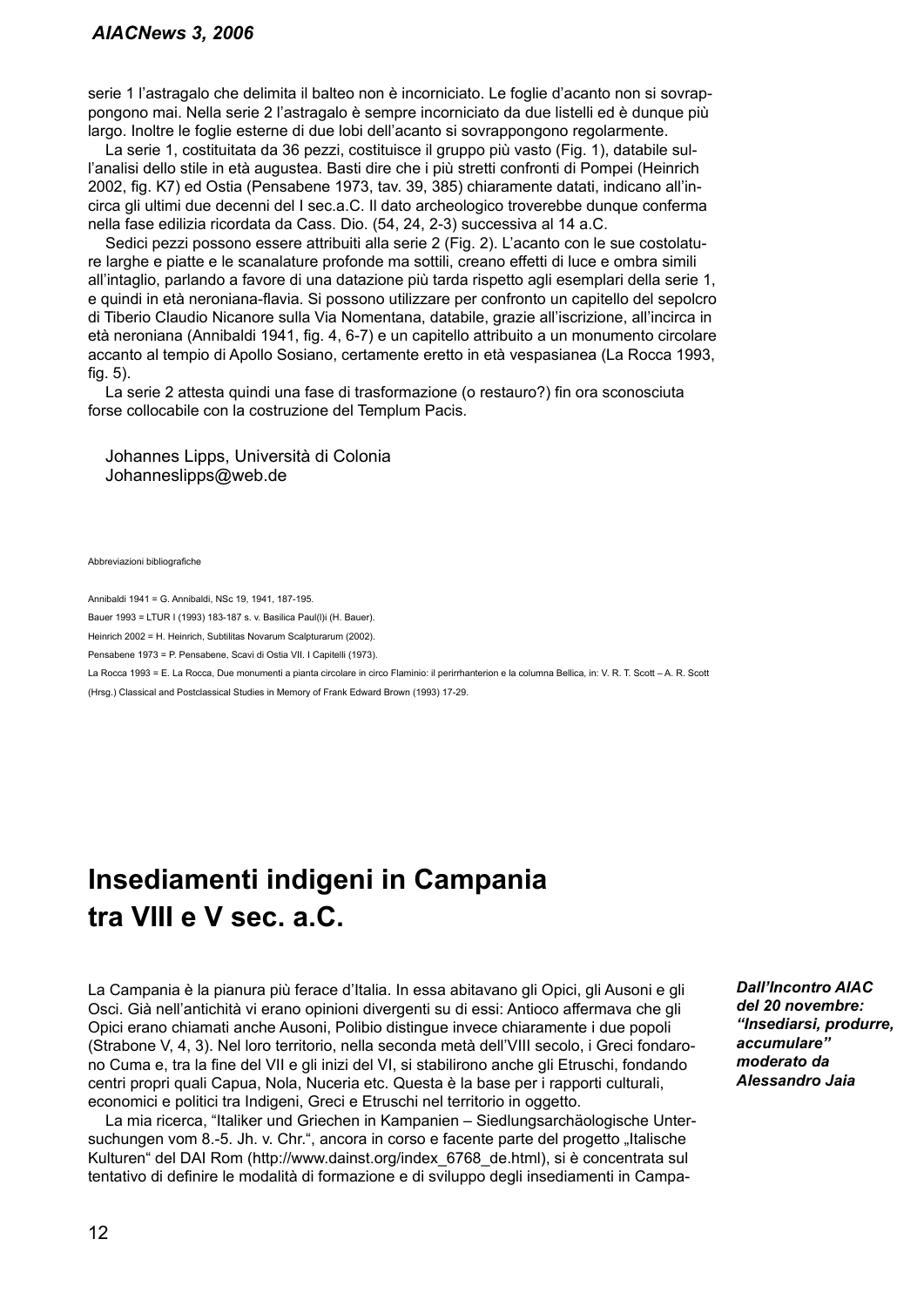nia tra l'VIII e il V secolo, cercando di riconoscere, all'interno di un panorama così complesso, la componente culturale indigena.

Gli insediamenti vengono analizzati in base agli aspetti geografici, topografici, urbanistici e architettonici, senza tralasciare gli influssi tra le diverse componenti culturali. Un esame a parte é riservato ai processi di centralizzazione e urbanizzazione.

Consideramo ad es. la valle del Sarno. Il fiume in antico era navigabile e costituiva l'accesso al mare dei centri dell'interno, quali Nola e Nuceria. Lungo il fiume oggi si trovano i moderni centri di San Marzano, Striano e San Valentino Torio. Gli scavi hanno qui messo in luce più di 1500 tombe che testimoniano la cultura delle "tombe a fossa" dalla prima età del ferro alla metà del VI secolo (Dé Spagnolis 2001). Si ipotizza che gli insediamenti relativi si trovino sui monti vicini oppure nella stessa valle del Sarno nella forma di agglomerati sparsi o di piccoli villaggi.

I lavori effettuati nel 2000 a Poggiomarino-Striano in località Longola hanno permesso di mettere in luce un insediamento indigeno databile tra la media età del bronzo e gli inizi del VI secolo. L'insediamento era situato a valle lungo il corso del fiume ed era formato da "isolotti" rialzati costituiti da palizzate e materiale piroclastico circondati da canali la cui superficie si estendeva in un caso fino a 500 mq. Su di essi sono state portate alla luce alcune capanne in legno a forma di ferro di cavallo. Tra la fine del VII e l'inizio del VI secolo il villaggio venne abbandonato. Le capanne sono state utilizzate sia a fini abitativi che per attività artigianali. In base a questo é possibile ipotizzare che l'insediamento avesse anche una funzione mercantile (Albore Livadie 2003).

Mentre il sito indigeno di Poggiomarino viene abbandonato, Pompei si sviluppa. Le strutture di VIII e VII secolo scavate a Pompei sono poche: sono noti solo resti di capanne e scarse tracce di frequentazione (Fulford-Wallace-Hadrill 1999). Neppure la struttura dell'insediamento è nota: si trattava di capanne sparse o di piccoli agglomerati?

Nel VI secolo Pompei viene dotata di una cinta muraria, vengono costruiti il Tempio di Apollo e quello nel Foro Triangolare, in alcune case è attestato l'uso del pappamonte. L´insediamento si trasforma e assume l'aspetto di un vero e proprio centro. Tutto questo avviene sotto un forte influsso esterno leggibile nell'architettura, nelle iscrizioni e nella cultura materiale (Thiermann 2003; Cordua 2004). Possiamo quindi parlare di una popolazione mista e di un ambiente multietnico nel quale è difficile, sulle base delle sole fonti archeologiche, distinguere gli Etruschi dai Greci e dagli Indigeni. E questi ultimi? Sono Ausoni, Opici, Osci?

### *Martin Köder, DAI Rom*  martinkoeder@web.de

#### Abbreviazioni bibliografiche:

Albore Livadie 2003: C. Albore Livadie, L'insediamento protostorico in località di Poggiomarino, PP 58, 2003, 88-128.

Cordua 2004: M. Cordua, Gli Etruschi in Campania: il caso di Pompei, in: AA.VV., Italia Antiqua. La formazione della città in Etruria (2004), 93-117. Fulford-Wallace-Hadrill 1999: M. Fulford - A.Wallace-Hadrill, Towards a history of pre-Roman Pompeii: excavations beneath the House of Amarantus (I .9. 11-12, 1995-8), BSR 67, 1999, 37-144.

Thiermann 2003: E. Thiermann, Ethnic identity in archaic Pompeii, in: SOMA 2003. Symposium on Mediterranean Archaeology (2005), 157-160. M. Dé Spagnolis, Pompei e la valle del Sarno in epoca preromana: la cultura delle tombe a fossa (2001).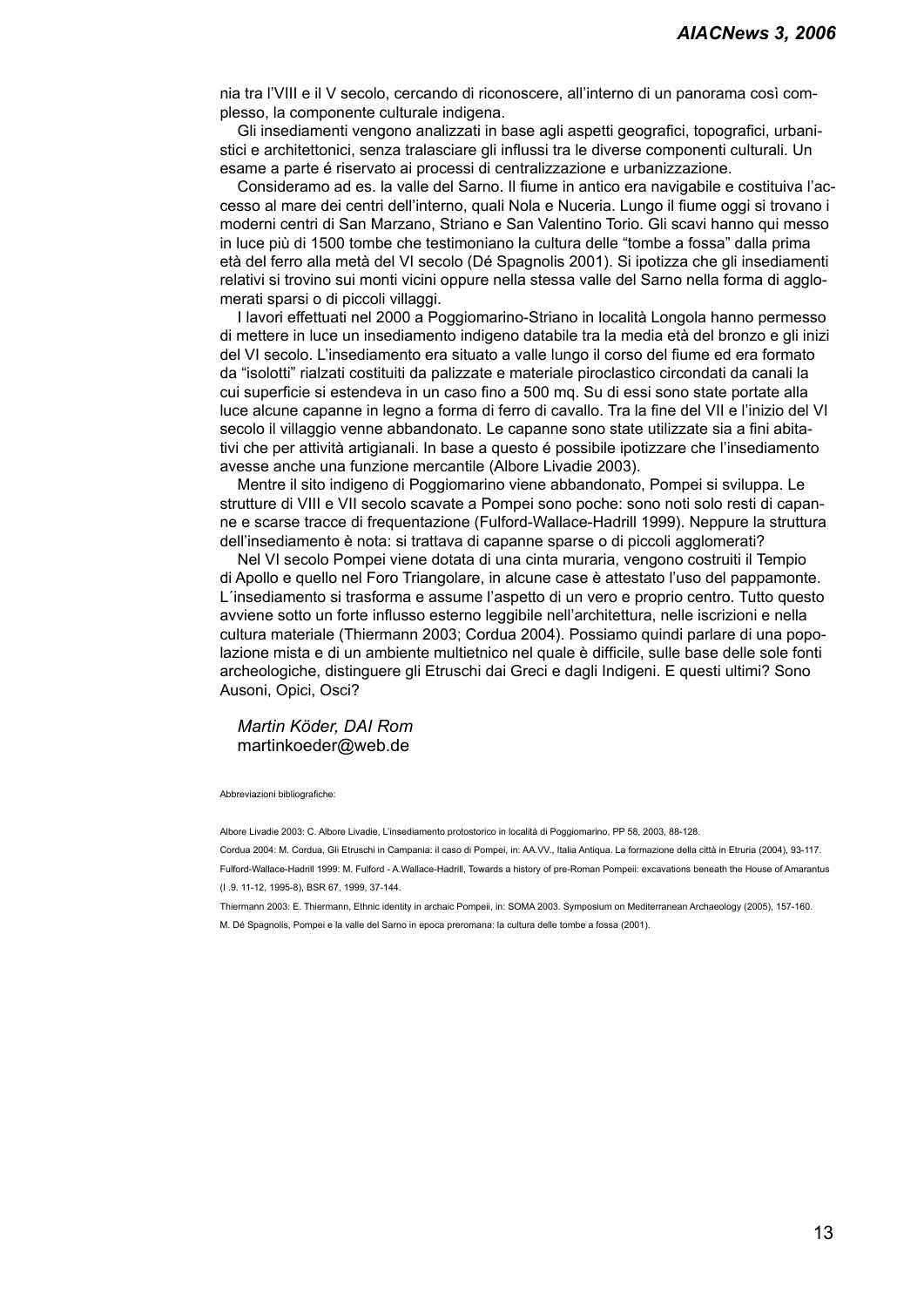### *Bonus locus* **– Studies on the Distribution of Roman Villas in the Countryside around Rome**

Selection of Roman villa sites is often explained by Cato's well-known advice (*agr.* 1,2-3), but could we learn more from studying the actual locations of villas? The point of view of my study is the relationship between Roman villas and their natural and human environment in the surroundings of Rome. The aim is to combine various sources of data: archaeological, historical and environmental. Six different aspects will be studied: geology, soils, water, topography, visibility and infrastructures such as villages, towns and roads. This brief note gives some results of the analysis of geology and soils.

 Geology is rarely mentioned in connection with villas. The most obvious use of geological resources is to fill the need for building materials (e.g., Colum. 1,2,4). Another aspect would be stability and ease of construction (e.g., Pall. 1,8). In order to find out whether presence of potential building materials influences site selection, the distribution of sites was compared to that of common building stones in the Roman region, which cover ca. 30 % of the research area. The 1940 sites examined were divided chronologically to those established before the 2nd century BC and those established during the 2nd century BC. The results show that the earlier sites have a tendency to favor areas of incoherent geological deposits, whereas the later have a slight tendency to favor the building stones. These latter sites are often large and situated on steep slopes. Consequently, much building material and a solid foundation for extensive constructions were needed. However, the association of sites and building stones is not very strong. The choices can be explained by other means. Hard rock deposits tend to form panoramic points, which were favored as villa sites. In addition, the softer deposits are usually suitable for agriculture, which was a more important factor in selecting locations.

 The best agricultural soils suitable for a variety of crops were determined using the data provided by Van Joolen 2003 and the soil map of the *Comune di Roma* (Arnoldus Huyzendveld 2003). The best soils cover ca. 30 % of the research area. Then the distribution of sites was compared to that of best soils. The results show that there is a clear connection between the best soils and the Archaic sites: ca. 60 % of these are located on best soils. The sites established in the 2nd century BC continue to be placed on best soils, but ca. half of these are located on the slopes of Tibur and Tusculum, which are not prime agricultural lands. It seems possible that the locations in these latter areas were selected for reasons other than agriculture. During the 1st century AD, the whole area is extremely densely habited and even the areas of poorest soils were habited and used for productive purposes.

 Other sources – literary, archaeological and palynological – were explored to find out more about production types. Diversity is the common theme in all evidence. Pollen analyses strengthen this picture and confirm the presence of cereal cultivation. The distribution of archaeological production remains, the most common villa type (residence and production parts combined) in connection with the literary sources as well as locations near the best agricultural soil accentuate the importance of agriculture particularly in the plateau area around Rome.

 These two examples show how studying villa locations more carefully can increase our knowledge of Roman villas. The picture is more complicated than that given by Cato. His point of view is that of a productive farm, but villas were constructed for different purposes and these had different needs for locations.

### Eeva-Maria Viitanen, *Institutum Romanum Finlandiae*/University of Helsinki eeva-maria.viitanen@helsinki.fi

Bibliography

Arnoldus Huyzendveld, A. 2003: I suoli di Roma.

*Dall'Incontro AIAC del 20 novembre: "Insediarsi, produrre, accumulare" moderato da Alessandro Jaia*

Joolen, E. van 2003: Archaeological land evaluation. A reconstruction of the suitability of ancient landscapes for various land uses in Italy focused on the first millennium BC. (http://irs.ub.rug.nl/ppn/248069004)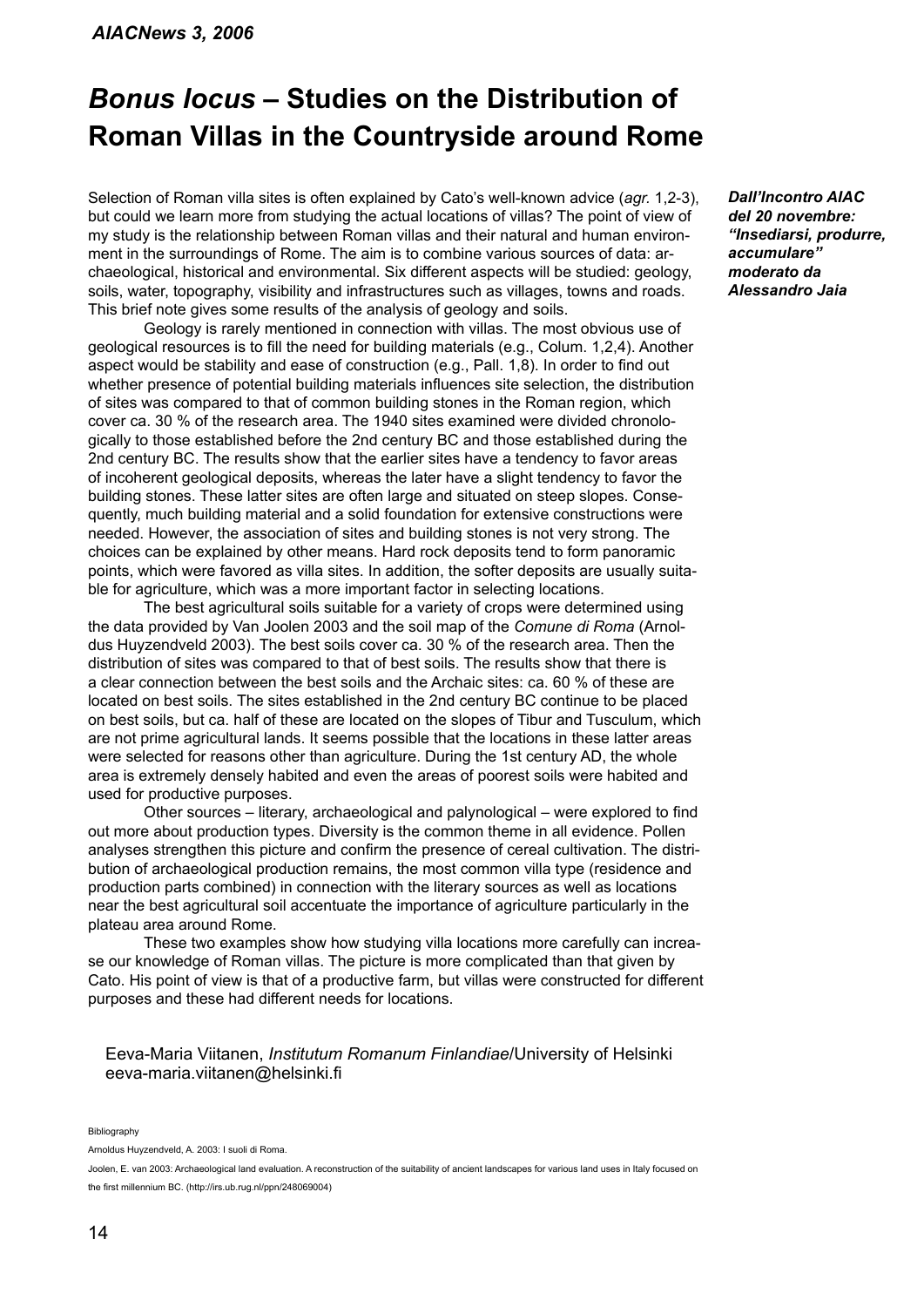

*The distribution of the best agricultural soils (dark grey) compared to the distribution of Archaic (white) and 2nd century BC sites (black). Map by the author.*